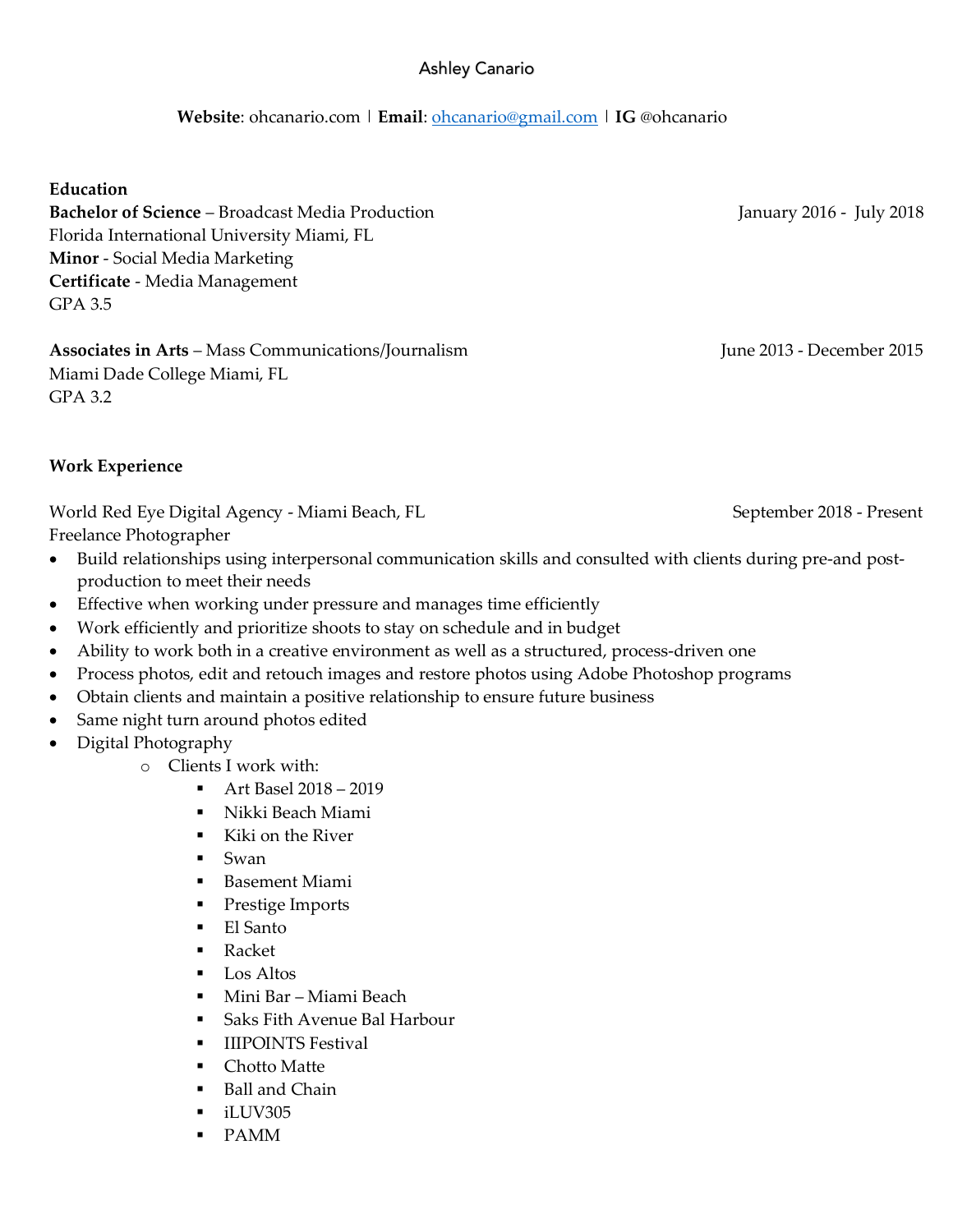- Bal Harbour Saks Fifth Avenue
- Frost Science Museum
- Komodo & Lounge
- The Little Lighthouse Foundation
- Groot Hospitality
- National YoungArts Foundation
- Miami Design District
- Annual SwimShow Trade Show Miami Beach Convention

Alchemy Agency Brand Enhancement - Miami Beach, FL October 2017 – Present Freelance Photographer | Content Creator | Creative Director | Social Media

- Research audience preferences and discover current trends
- Create engaging text, image and video content
- Train co-workers to use social media in a cohesive and beneficial way
- Stay up-to-date with changes in all social platforms ensuring maximum effectiveness
- Design and develop layouts for marketing materials
- Responsible for incorporating current design trends into each unique layout to produce up-to-date style for each client
- Ability to work both in a creative environment as well as a structured, process-driven one
- Ensure creative alignment with branding and marketing strategies through design
- Support the team with daily platform management, including real-time posting and events
- Promote content on social networks and monitor engagement
- Coordinate with marketing and design teams to illustrate articles
- Bring and utilize effective visual ideas from conception to completion
- Create visual appealing media content for their social media accounts
- Sourcing and prepping images for projects
- Pre-Post video production/Video editing
- Same night turn around photos edited for Event Photography
- Digital Photography
	- o Clients I work with:
		- § Art Basel 2017 2019
		- Delano South Beach
		- § Shaq's Fun House 2018 & 2019
		- Shore Club South Beach
		- La Fête Rose
		- § SLS Brickell
		- § SLS LUX Brickell
		- Anatomy
		- § Prestige Imports Lamborghini Miami
		- Diez Y Seis Restaurant
		- Fi'lia Restaurant
		- Leynia
		- Lobster Bar Sea Grille
		- Byblos Miami
		- Jezebel Bar + Kitchen
		- Global Pro
		- Boich Family Cellar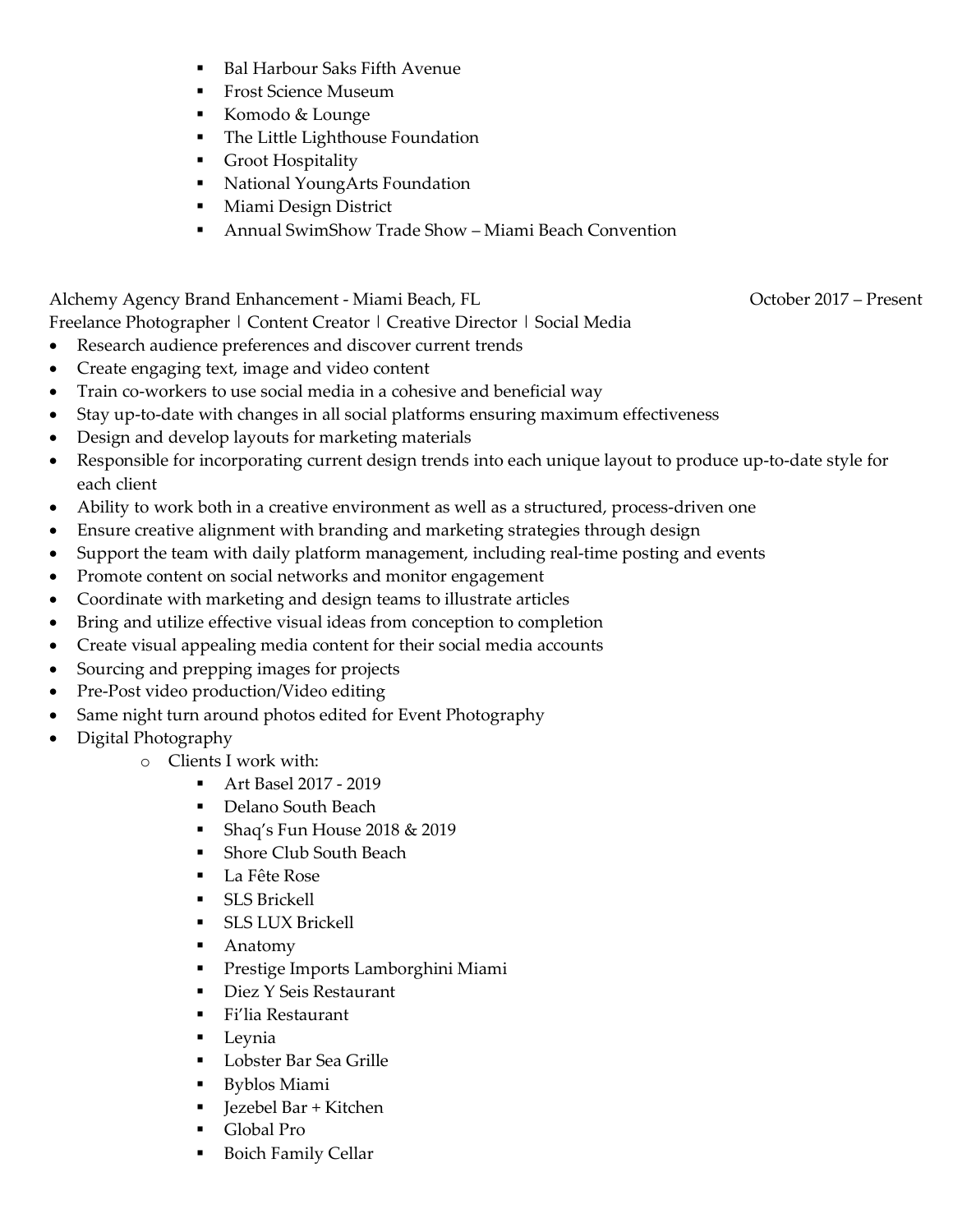§ Battier Take Chare – Shane Battier

Nikki Beach Miami – Miami Beach, FL 2018 -Present

In-House Photographer Event Photographer/ Food Photography

- Build relationships using interpersonal communication skills and consulted with clients during pre-and postproduction to meet their needs
- Process photos, edit and retouch images and restore photos using Adobe Photoshop programs
- Capture subject in commercial-quality photographs with artistic ability
- Producing promotional media content for their social media accounts / website
- Same day turn around images edited

To Benefit The Buoniconti Fund To Cure Paralysis – Miami FL 2018 -Present In-House Photographer / Event Photography

- Build relationships using interpersonal communication skills and consulted with clients during pre-and postproduction to meet their needs
- Process photos, edit and retouch images and restore photos using Adobe Photoshop programs
- Capture subject in commercial-quality photographs with artistic ability
- Producing promotional media content for their social media accounts
- Same day turn around images edited

Ohcanario LLC Freelance Photographer | Videographer 2016 - Present Creative Content Director in Lifestyle, Portfolio Branding, Film, Music, Fashion, Event Photography

- Build relationships using interpersonal communication skills and consulted with clients during pre-and postproduction to meet their needs
- Process photos, edit and retouch images and restore photos using Adobe Photoshop programs
- Capture subject in commercial-quality photographs with artistic ability
- Film and edit various video shoots and on-location
- Finished videos are used for promotional purposes
- Obtain clients and maintain a positive relationship to ensure future business
- Conduct interviews with various individuals for content-based media
- Shot and edited live events, keynote speakers and shows
- Work efficiently and prioritize shoots to stay on schedule and in budget

Shopviixen – Luxury Rental Dress Boutique | Social Media Content Creator - Miami, FL September 2018 - Present Social Media Management, Photographer + Videographer

- Process photos, edit, retouch images and restore photos using Adobe programs
- Work efficiently and prioritize shoots to stay on schedule and in budget
- Maintain a positive relationship to ensure future business
- Film and edit various video shoots and on-location
- Curate/design original graphics used for stories to help promote the business
- Organize and plan ahead feed using original content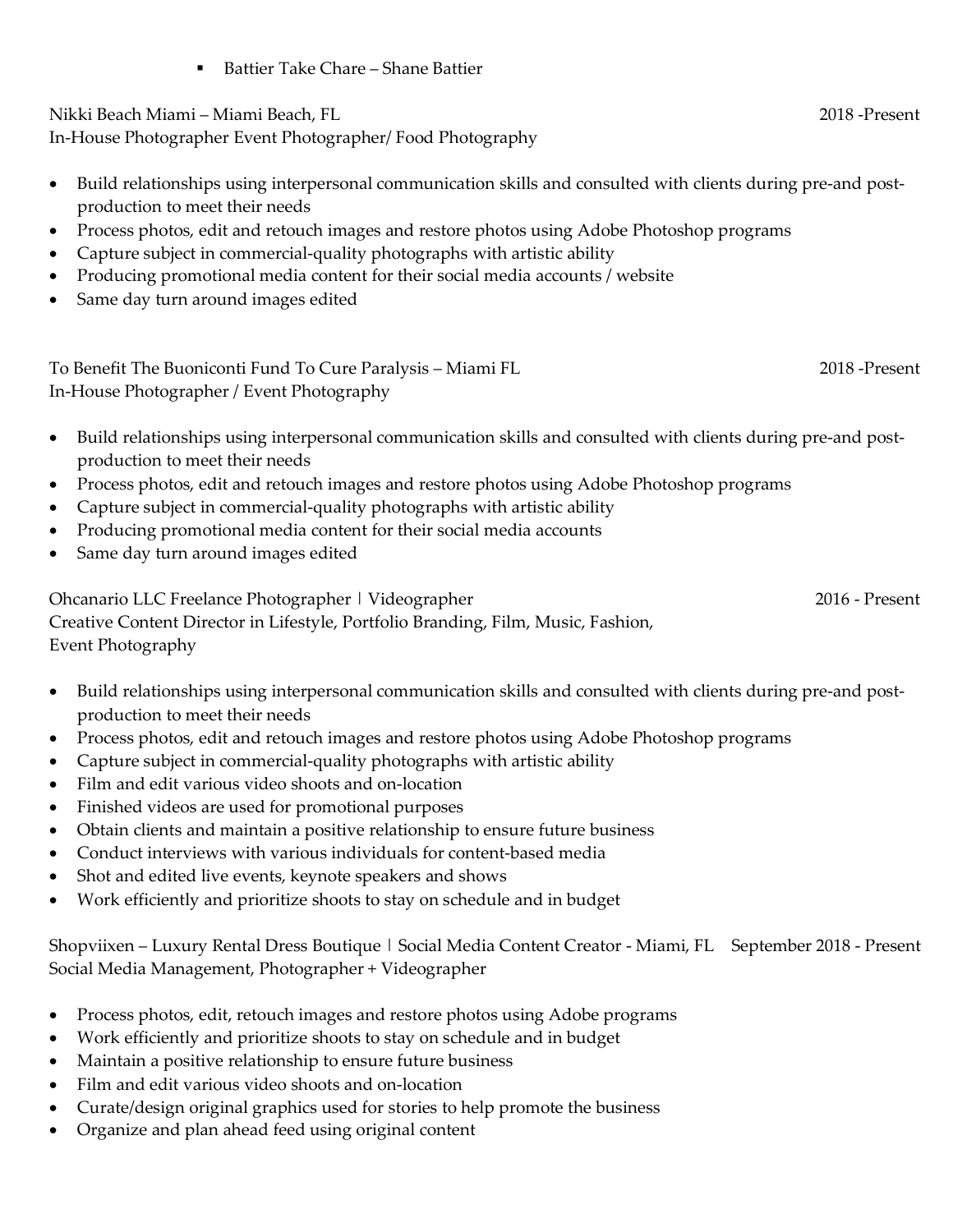- Administrate the creation and publishing of relevant, original, high-quality content (for all channels and ads)
- Monthly Moldboard planning for each collection (consist of stylized shoot, moods, hair + makeup inspirations, location scouting, jewelry.)
- Digital Photography + Videography for posts/story/website/email blasts usage
- Monthly Content preparation for both social media platforms + website content
- Planning ahead and scheduling content using specialized apps that register the best analytics to ensure the highest reach of audience
- Engage with audience providing costumer service experience when commenting on posts/stories to reach full potential and create a community of loyal followers to help spread the word about brand/product on social media while cultivating leads/sales
- Setting goals each month to ensure staying on track with companies desires and goals
- Curate original and authentic captions for posts
- Stay current with new trends as well as stay on brand when creating stories
- Analyze key metrics and tweak strategy as needed
- Monitor trends in social media tools, applications, channels, design and strategy
- Display in-depth knowledge and understanding of social media platforms
- Practices superior time management
- Maintain a working knowledge of principles of SEO including keyword research and Google Analytics. Highly knowledgeable in the principles of "Search and Social."
- Possessing great ability to identify potential negative or crisis situation and apply conflict resolution principles to mitigate issues.

# Topgolf Doral Miami, FL January 2019 – June 2019

Bay Host/Server

- Provide best-in-class service with hospitality for our Guests
- Ability to work in a fast-paced environment
- Knowledge of the menu and ability to serve with outstanding attention to detail
- Engage with Guests and ensure that are well cared for at all times
- Suggest Premium menu items enhance the Guest's experience and maximize sales
- Keep smiling, make eye contact and maintain positive body language
- Assist Guest in understanding and enjoying the game including the safety rules

Starbucks Miami, FL **April 2014** – March 2018

Barista/Certified trainer

- Building professional relationships with customers and coworkers using interpersonal communication
- Effective when working under pressure and manages time efficiently
- Maintain regular and consistent attendance and punctuality
- Ability to work as an individual as well in a fast-paced team environment
- Assist with new partner training by positively reinforcing successful performance

Academic Video Services FIU Miami, FL Contract Contract Contract Contract Contract October 2016 – January 2018

Production Assistant/Camera Operator

- Responsible for providing administrative and organizational support to senior production staff prior to, during and after production
- Undertake errands as assigned and work effectively under pressure
- Assisted in organizing the events with lights, props, equipment etc.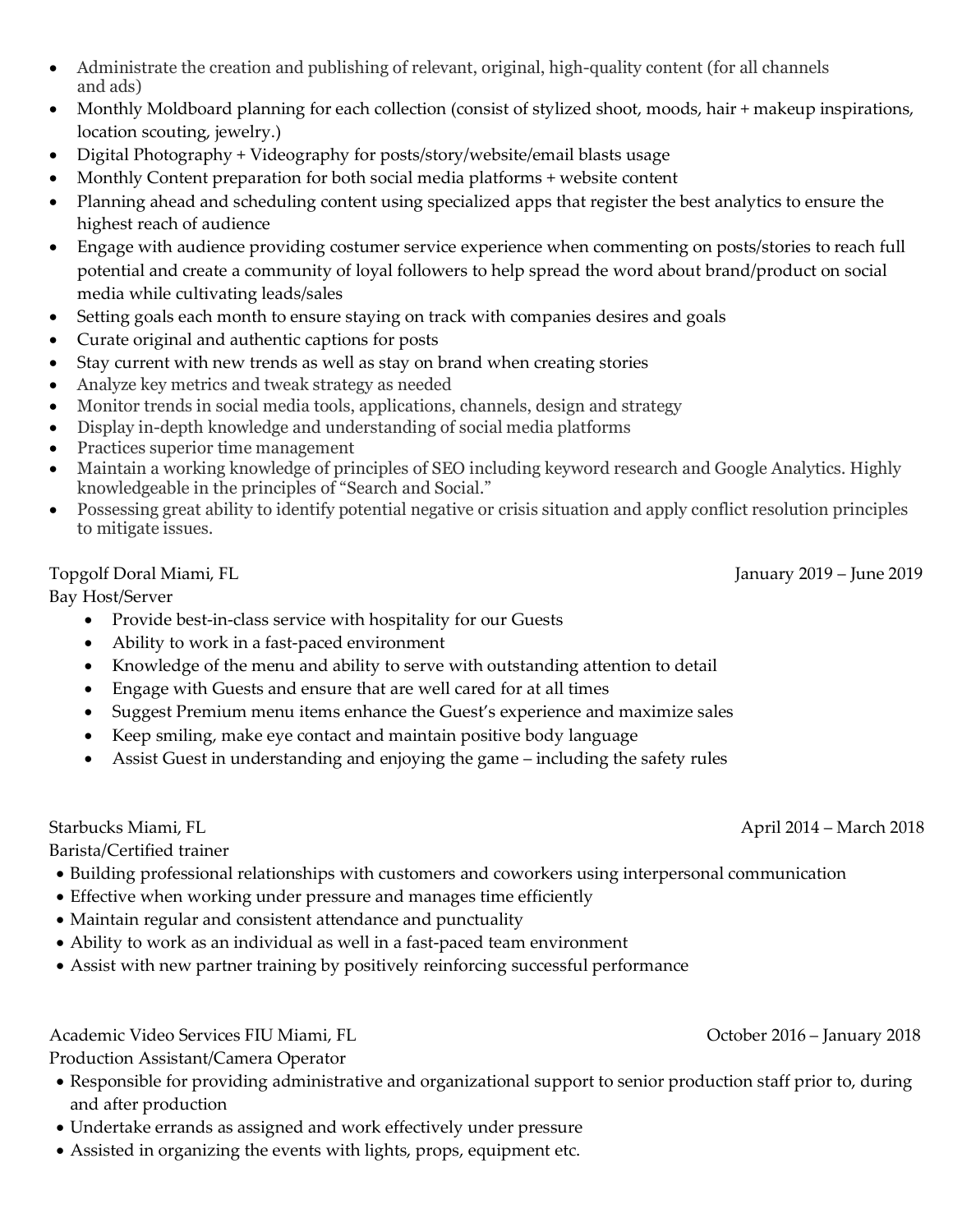- Worked in collaboration with staff to produce a variety of video products for broadcasting, webcasting, video streaming.
- Post-production tasks including reviewing footage, making editorial decisions, video transcoding, rough cuts, audio adjustment, color correction, and final editing using Final Cut Pro software
- Made video products available in a variety of formats

### **Music/Festival/Projects/Internships**

BaseCamp at Magic City Grand Opening VIP Viewing Festival Grounds, Little Haiti, Miami, FL December 2019 Media - Photographer

- Captured stills of Lifestyle/POV/Culture/Food on grounds
- Superior creative skills and sense of artistic visuals that help to develop visually appealing photographs
- Processed photos, edit and retouch images and restore photos using Adobe Photo programs
- Produced promotional media content for their social media accounts
- Same night turn around photos edited

Rum & Bass Major Lazer Art Basel with Bacardi, 1 800 Lucky Wynwood Miami, FL December

2019

Media - Photographer

- Assigned shooting stills of Artists/lifestyle/POV/Culture on grounds
- Superior creative skills and sense of artistic visuals that help to develop visually appealing photographs
- Processed photos, edit and retouch images and restore photos using Adobe Photo programs
- Produced promotional media content for their social media accounts
- Same night turn around photos edited

Riptide Music Festival Powered by Ford, Fort Lauderdale Beach, FL November 2019 Media - Photographer

- Assigned shooting Artists on festival grounds
- Superior creative skills and sense of artistic visuals that help to develop visually appealing photographs
- Processed photos, edit and retouch images and restore photos using Adobe Photo programs
- Produced promotional media content for their social media accounts
- Photos edited and on-location
- Same night turn around photos edited

Swerve Presents – Mac Ayres Juicebox Tour Show – Floyd Miami, FL November 2019 Media - Photographer

- Capture Ambient/Artist Performance shots during event
- Process photos, edit and retouch images and restore photos using Adobe Photoshop programs
- Produced promotional media content for their social media accounts
- Same night turn around photos edited

Camila Cabello Private Concert Production shot for Verizon – Filmore Miami Beach, FL October 2019 Media - Photographer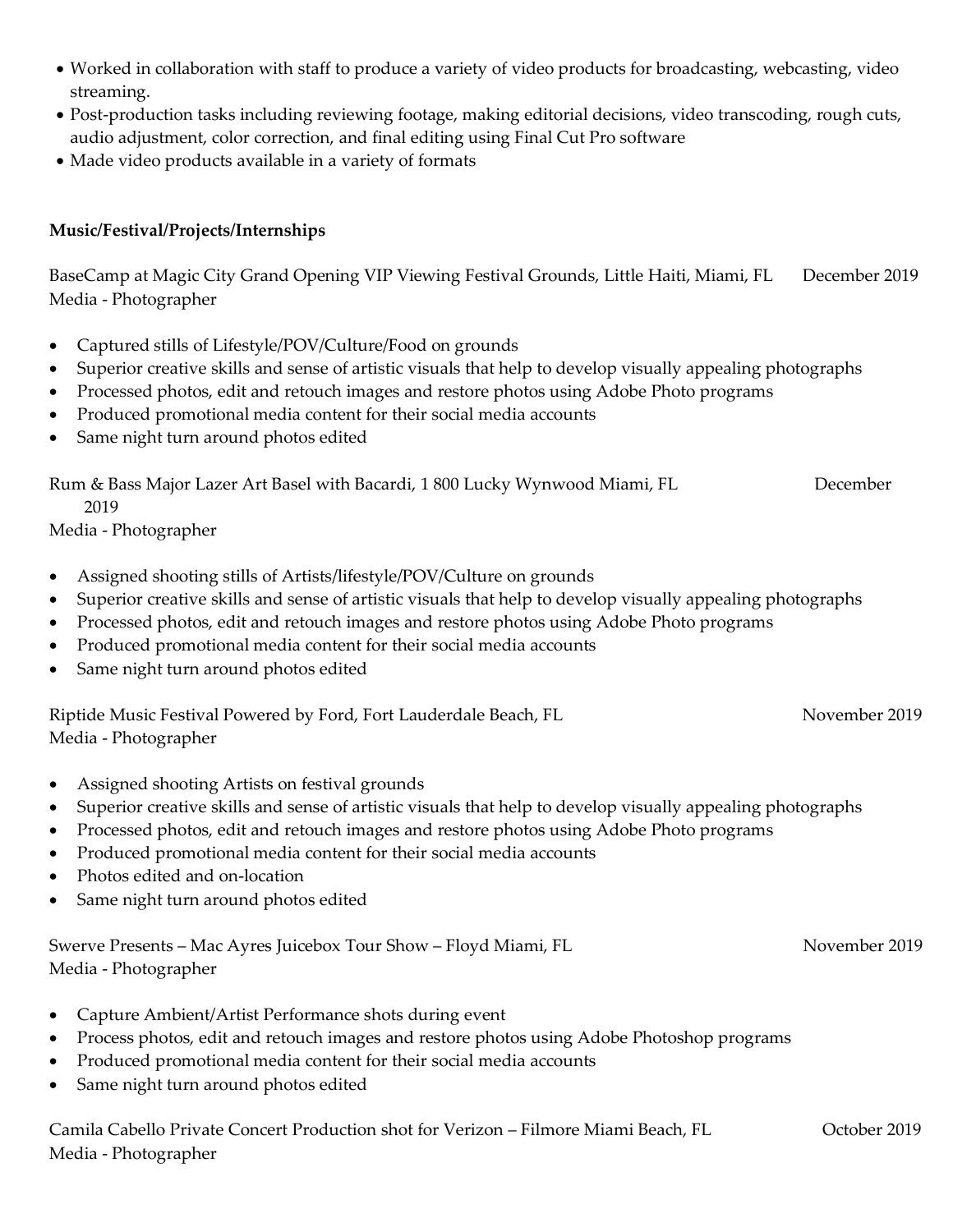- Capture all Verizon Promotional signage Graphics/Ambient/Artist Performance shots during event
- Process photos, edit and retouch images and restore photos using Adobe Photoshop programs
- Produced promotional media content for their social media accounts
- Same night turn around photos

| Villa One Tequila Campaign shoot with Avant Garde Media - Second Shooter | September 2019 |
|--------------------------------------------------------------------------|----------------|
| Vizcaya, The Edition Hotel Miami Beach, South Beach–Miami, FL            |                |

- Capture subject in commercial-quality photographs with artistic ability
- Work efficiently and prioritize shoots to stay on schedule and in budget
- Product placement preparations and making sure the shoot is aligned with the mood board provided
- Helped creatively direct the models to ensure the right mood for the specified location/mood board
	- Process photos, edit and retouch images and restore photos using Adobe Photoshop programs

DJ Irie Weekend XV Celebrity Topgolf Tournament – Miami, FL July 2019 Media - Photographer

- Capture ambient/lifestyle/celebrities/sponsor shots during event
- Process photos, edit and retouch images and restore photos using Adobe Photoshop programs
- Produced promotional media content for their social media accounts

RubyLove Formally Known as PantyProp Campaign shoot with Dearest Creative Agency – Main Shooter Wynwood, Ocean Drive, South Beach – Miami, FL

- Primary Shooter for the summer revamp campaign shoot.
- Two day campaign Miami, FL
- Assisted in capturing lifestyle product shots in all action type of shots
- Process photos, edit and retouch images and restore photos using Adobe Photoshop programs
- Capture subject in commercial-quality photographs with artistic ability
- Work efficiently and prioritize shoots to stay on schedule and in budget
- Product placement preparations and making sure the shoot is aligned with the mood board provided

Disclosure – Space Miami, FL May 2019 Media - Photographer

- Capture ambient/lifestyle/celebrities/ shots during event
- Process photos, edit and retouch images and restore photos using Adobe Photoshop programs
- Produced promotional media content for their social media accounts
- Same night turn around photos edited

| DJ Arak Memorial Day Weekend Rhythm and Vine Garden   Vacostudio - Miami, FL | May 2019 |
|------------------------------------------------------------------------------|----------|
| Media - Photographer                                                         |          |

- Capture ambient/lifestyle/celebrities/ shots during event
- Process photos, edit and retouch images and restore photos using Adobe Photoshop programs
- Produced promotional media content for their social media accounts

April 2019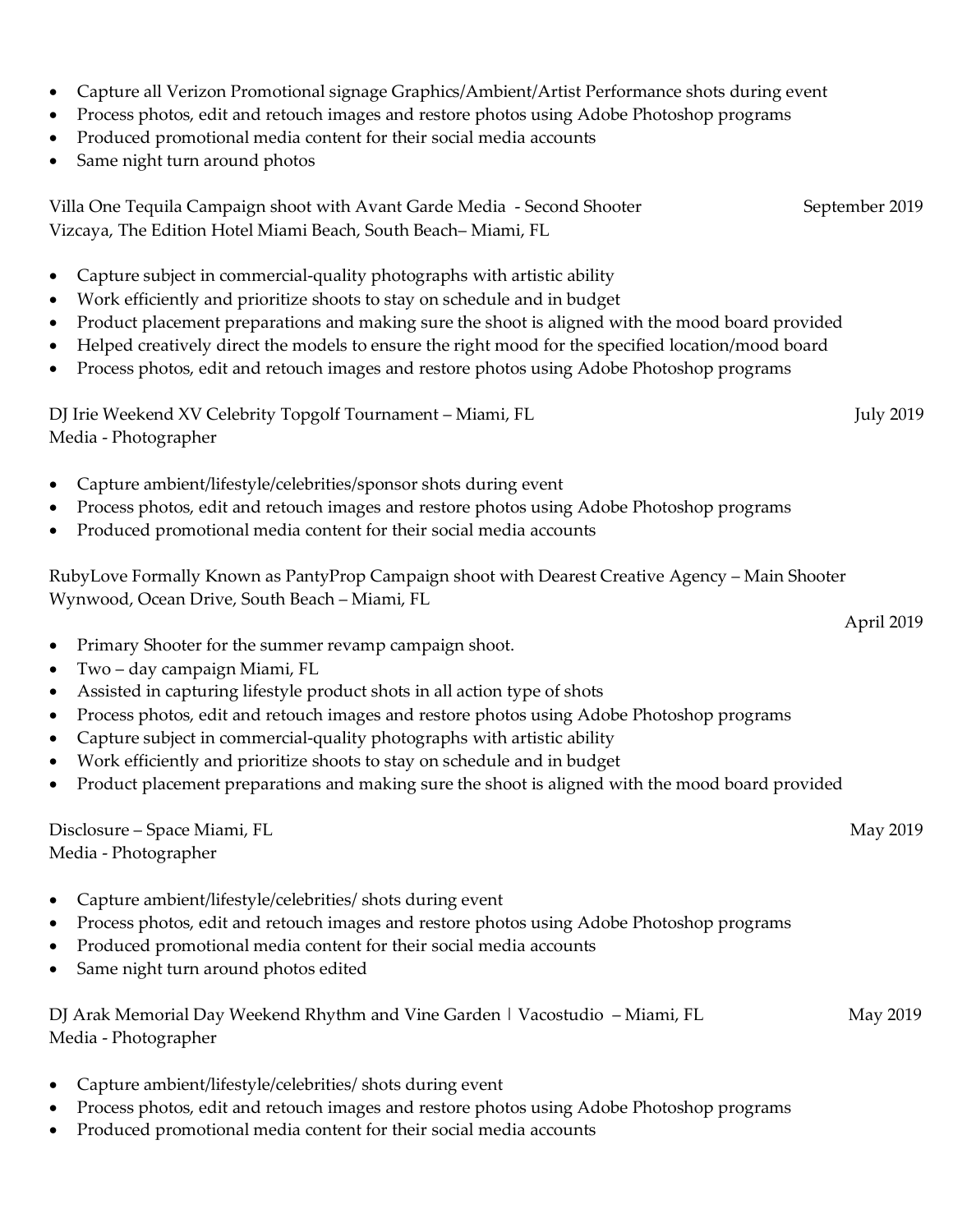SunnyD Summer New Flavor LTO Campaign shoot with Marketing Agency Sunflower Group at The Confidante – Main Shooter – Miami Beach, FL

- Second Shooter for the summer campaign shoot.
- Assisted main photographer in capturing lifestyle product shots in the pool side/deck of the hotel
- Process photos, edit and retouch images and restore photos using Adobe Photoshop programs
- Capture subject in commercial-quality photographs with artistic ability
- Work efficiently and prioritize shoots to stay on schedule and in budget
- Product placement preparations and making sure the shoot is aligned with the mood board provided

Shaq's Fun House Festival, Wynwood Miami, FL March 2018 - 2019 Media - Photographer

- Captured stills of Artists/Portraits/lifestyle/POV/Culture on festival grounds
- Superior creative skills and sense of artistic visuals that help to develop visually appealing photographs
- Processed photos, edit and retouch images and restore photos using Adobe Photo programs
- Produced promotional media content for their social media accounts
- Filmed and edited various video and on-location

iiiPOINTS Art, Music and Technology Festival, Wynwood Miami, FL Correct Correct Correct Politics 2016 - 2019 Media - In-House Photographer

- Superior creative skills and sense of artistic visuals that help to develop visually appealing photographs
- Processed photos, edit and retouch images and restore photos using Adobe Photo programs
- Produced promotional media content for their social media accounts
- Filmed and edited various video shoots and on-location
- Finished videos are used for promotional purposes
- Assigned shooting Lifestyle/Artists/Culture and Art installations on festival grounds

"Side Effects "by The Chainsmokers ft. Emily Warren Starting Camila Mendez Music Video Columbia Records filming at Shore Club – Miami Beach, FL August 2018

- Assisted in shooting BTS short video of cast/crew/set design/production.
- Assisted in shooting BTS photos of Shore Club South Beach Property
- Digital/Film Photography of set design, crew, property, cast members

Campus life photographer - FIU Miami, FL August 2017 – December 2017 Internship|Photographer/Editor

- Show up to key events and capture the experience in each event
- Retouch photos and upload photos onto schools Flickr account
- Experienced at using the photography equipment's including the camera, lights, stands etc.
- Highly patient in work and ability to work for extra hours till the best quality photographs are captured

March 2019